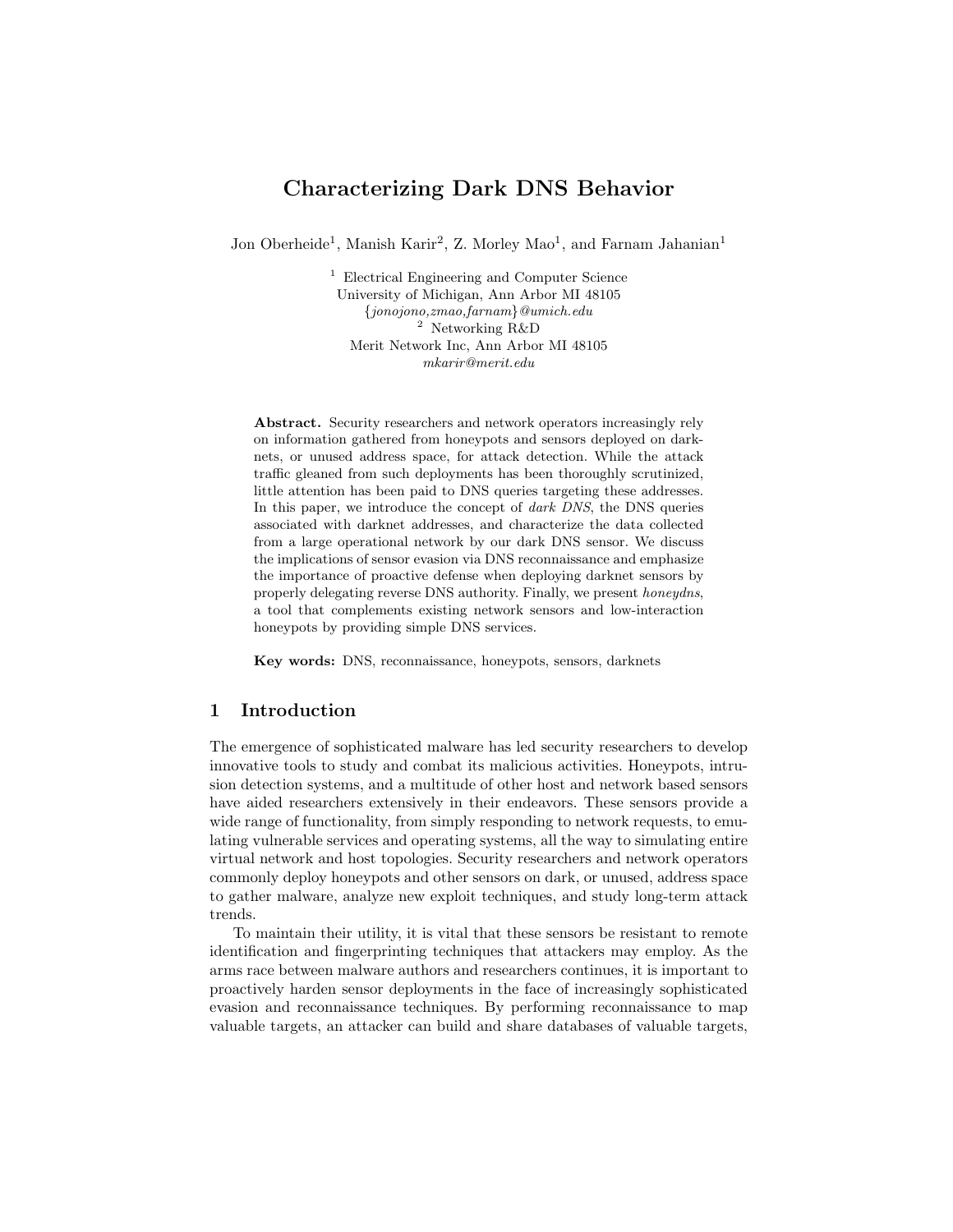while flagging and avoiding monitoring systems and sensors. In this paper we describe how the lack of appropriate DNS delegation for sensor address space can be used by malware to identify darknet monitoring systems. Such DNS reconnaissance utilizes PTR record DNS queries which resolve IP addresses to hostnames. While current honeypots and darknet sensors are effective at analyzing traffic targeted at their addresses, they fail to consider out-of-band probes inquiring about their addresses, namely PTR DNS queries. We appropriately label these queries as dark DNS. Dark DNS queries are not received by the darknet sensors themselves; instead, they are directed at the DNS nameserver that is authoritative for the darknet. The occurrence of such dark DNS traffic can be classified under several categories: DNS mapping efforts, backscatter, misconfiguration, or malicious reconnaissance.

In this paper, we measure and characterize dark DNS activity. We obtained DNS authority over two class B (/16) darknets and directed this dark DNS traffic to our sensor for collection. We measured three distinct datasets, each collecting a week's worth of data: one from passively monitoring the incoming PTR queries, one from actively responding with a NXDOMAIN (non-existent domain) error code, and one from actively responding with a valid hostname. We present the behavioral patterns of dark DNS via these measurements and provide insight into the origin of such anomalous traffic.

Reverse DNS probing can be an effective technique for evading darknet monitors. Due to the recursive nature of queries and the hierarchical operation of DNS, an attacker can perform reconnaissance on a target network without sending any probe traffic directly to that network and without revealing the attacker's source. These characteristics make DNS a lucrative platform for sophisticated malware and a viable method for reconnaissance and evasion. We show how this technique can be used maliciously to evade several large-scale darknet monitoring systems while still maintaining its effectiveness against live hosts.

In order to mitigate the threat posed by this evasive technique, we discuss the proper methodology for delegating reverse DNS for darknet sensor deployments. We also present a defensive countermeasure, designed to complement current honeypot systems, to prevent sensor evasion based on DNS reconnaissance. Our tool, honeydns, implements a lightweight DNS responder which is able to reply to PTR queries for large darknets with appropriate records. Honeydns can be easily used to complement and properly configure a large-scale honeypot deployment.

To summarize, our work has the following contributions. We present the first detailed study to characterize and illustrate a significant amount of dark DNS traffic consisting of over 1.48M queries over three weeks. Aside from dark DNS analysis, our work is the first to highlight the importance of properly configuring the authoritative DNS servers for darknet monitoring systems to prevent the use of PTR reconnaissance as an effective evasion vector. Our honeydns tool provides a lightweight and flexible way to build a more complete darknet sensor by facilitating valid DNS responses for the darknet and making it appear to contain valid hosts.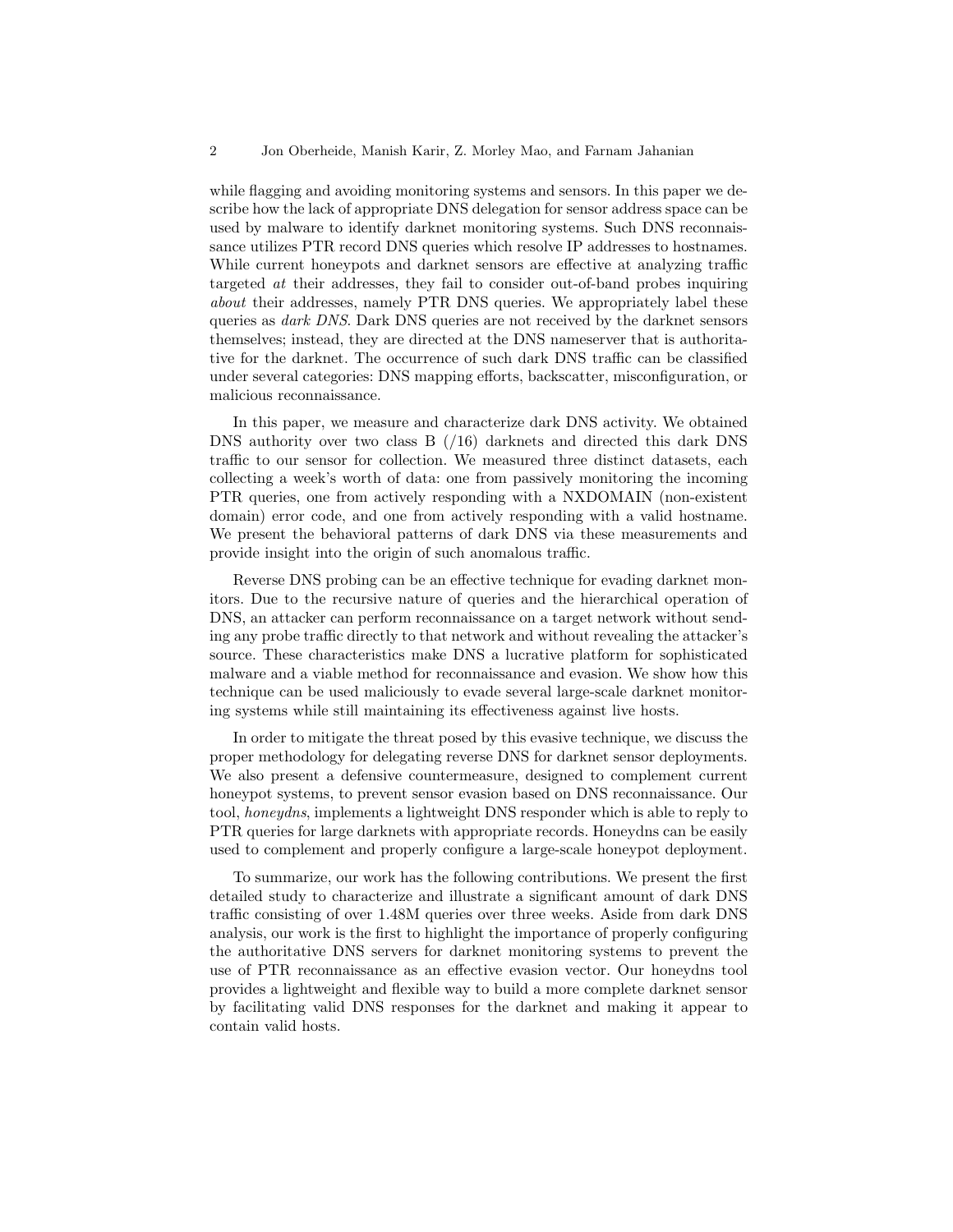The rest of this paper is organized as follows: In Section 2, we provide an introduction to the operation of the Domain Name System and describe common queries types and response codes. Next, in Section 3, we discuss recent related work. In Section 4, we discuss our collection and experimentation setup. We then present a thorough analysis of our experiment results in Section 5. In Section 6, we discuss the implications of our results, and finally, in Section 7, we summarize our contributions and conclude.

### 2 Domain Name System

The Domain Name System (DNS), defined in RFCs 1034 [1] and 1035 [2], is a hierarchical, distributed database which provides essential name-resolution services to Internet applications. In order to perform a DNS query, a resolver will traverse the DNS hierarchy to locate the appropriate authoritative server that can answer its query. Given the address of a root nameserver, which resolvers are typically seeded with, the resolver can query for the address of the next level authoritative nameserver. By recursively performing this process through the hierarchical tree, the resolver will eventually reach the nameserver that is authoritative for the specified query. Once that server is identified, the answer to the query is retrieved by the resolver, completing its query. The DNS infrastructure supports many different query types, of which Address (A) and Pointer (PTR) are the most common.

Address (A) Records: Address record lookups perform the translation from a hostname to an IP address and are the most common DNS query performed. When a user connects to a service which is referred to by a domain name, a DNS query is performed to determine the endpoint IP address to connect to.

Pointer (PTR) Records: PTR records provide the reverse translation of A records by mapping an IP address to a hostname. The lookup is performed by transforming the queried IP address into a special, yet legitimate, domain name. For example, the domain name formed for a query for the IP address aa.bb.cc.dd is dd.cc.bb.aa.in-addr.arpa. The ".arpa" portion is a special top-level domain created specifically for these reverse PTR queries. A PTR query operates in the same manner as an A query by starting at the root and traversing the DNS hierarchy. Once the authoritative zone is reached, the authoritative server will return the hostname associated with the queried IP address. PTR queries are commonly used by network services such as SSH and SMTP to validate connecting clients.

Query Responses: For A record query, the DNS server responds with the appropriate IP address and for a PTR query the server responds with the hostname associated with the query IP address. Additionally, there are numerous status codes that are returned for a DNS query, three of the most common ones are SERVFAIL, NXDOMAIN, and NOERROR. If a resolver is able to determine the address of an authoritative server, but the server is not responding, the resolver will return SERVFAIL. On the other hand, if the authoritative server is responding but does not possess any records that correspond to the query, it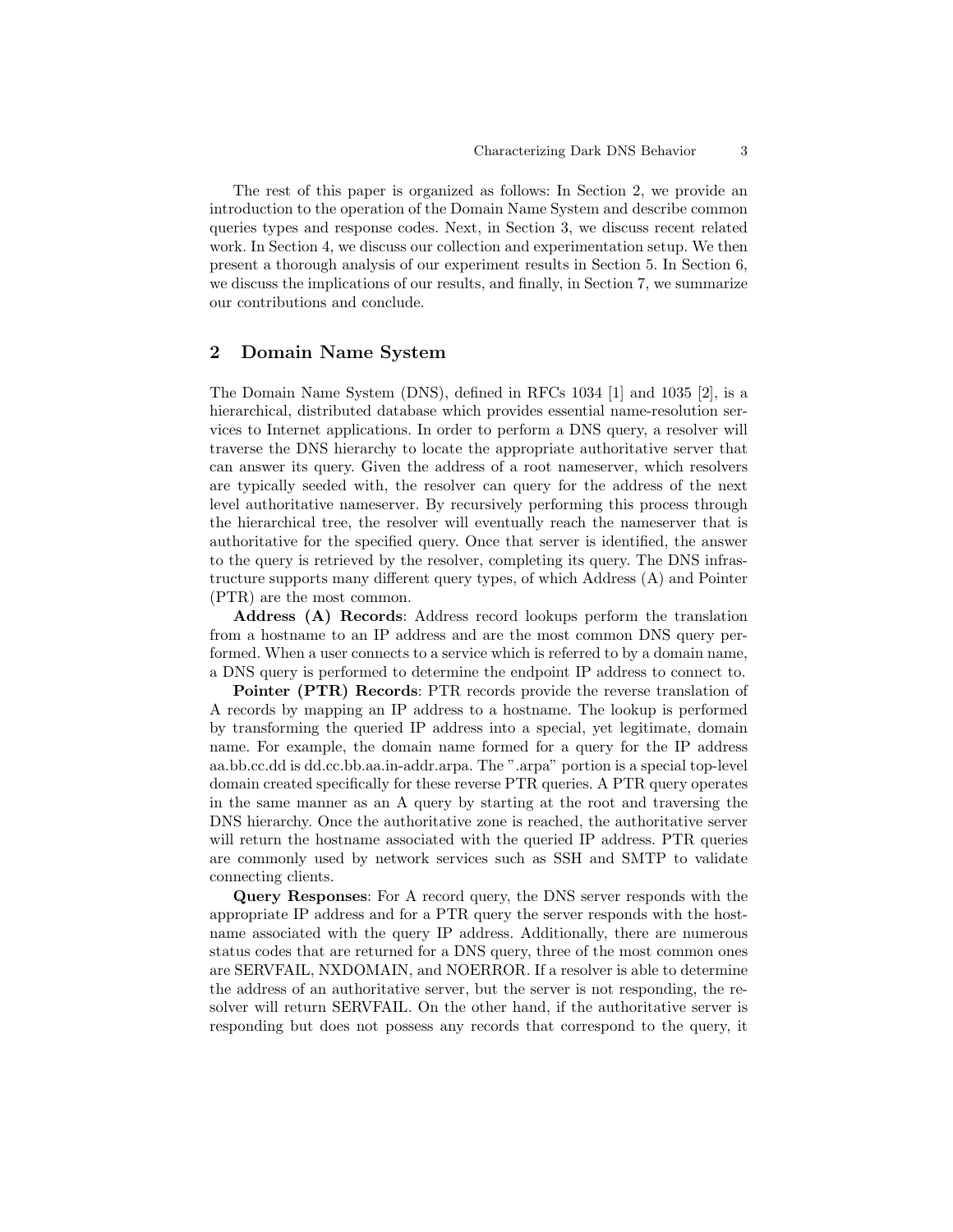will return NXDOMAIN. If all goes well and the authoritative server is able to answer the resolver, the NOERROR code will be sent. If a darknet sensor is configured without the accompanying DNS configuration changes, PTR queries for the darknet would result in NXDOMAIN replies being generated.

# 3 Related Work

Our work is related to several areas of previous research on DNS and darknets which we briefly describe here.

DNS has long been a target for attackers due to its critical role in the Internet infrastructure and its inherent lack of security. One of the malicious uses of DNS was described in 1990 and demonstrated how attackers could leverage DNS lookups to subvert system security [3]. In addition, given that the purpose of DNS is provide information about hosts, it is not surprising that it could be used for attack reconnaissance. A common way to perform such probing was the use of a zone transfer [4] to obtain the entire set of hosts that a server is authoritative for. Many administrators subsequently secured their servers with proper access controls. As zone transfers are rarely effective anymore, attackers have turned to tools such as TXDNS [5] to map the namespace of a domain strictly through brute-force A record queries.

While network and host based intrusion detection have been studied extensively, attack detection by monitoring DNS query behavior is a relatively recent technique. Malware employing spam services have been detected by their emission of a large number of MX queries [6]. Botnet activity can be inferred via DNS query patterns and maintained blacklists [7, 8]. Correlation of DNS activity with regular IP traffic can even be used to detect malware scanning and zero-day worm outbreaks [9]. While these techniques have focused on detecting malicious activity by observing DNS queries for live hosts, in this paper we instead focus on characterizing DNS activity for unused portions of the IP address space.

In order for darknet sensors to maintain the value and effectiveness, it is critical that they resist identification and fingerprinting to prevent evasion. Previous work has demonstrated the ease of detecting the location of general network sensors  $[10, 11]$  through active probing. Recent work by Rajab *et al.* [12] describes how evasive techniques can be used by malware to detect honeypots by selective sampling of the IP address space. Discrepancies in the behavior of IP network stacks can also be exploited for sensor detection, as demonstrated by shown the Honeyd detector named Winnie [13]. Our proposed honeydns tool provides darknet sensor deployments with higher resistance to identification and complements other darknet configuration tools such as [14].

Our work builds on previous DNS characterization work of both DNS root servers [15–17] as well as local resolvers [18, 19]. DNS can be used to estimate network distance between hosts by exploiting a large number of open-resolver DNS servers [20]. Similar to the AS112 Project [21], which uses separate servers to answer PTR queries for RFC1918, dynamic DNS updates, and other ambigu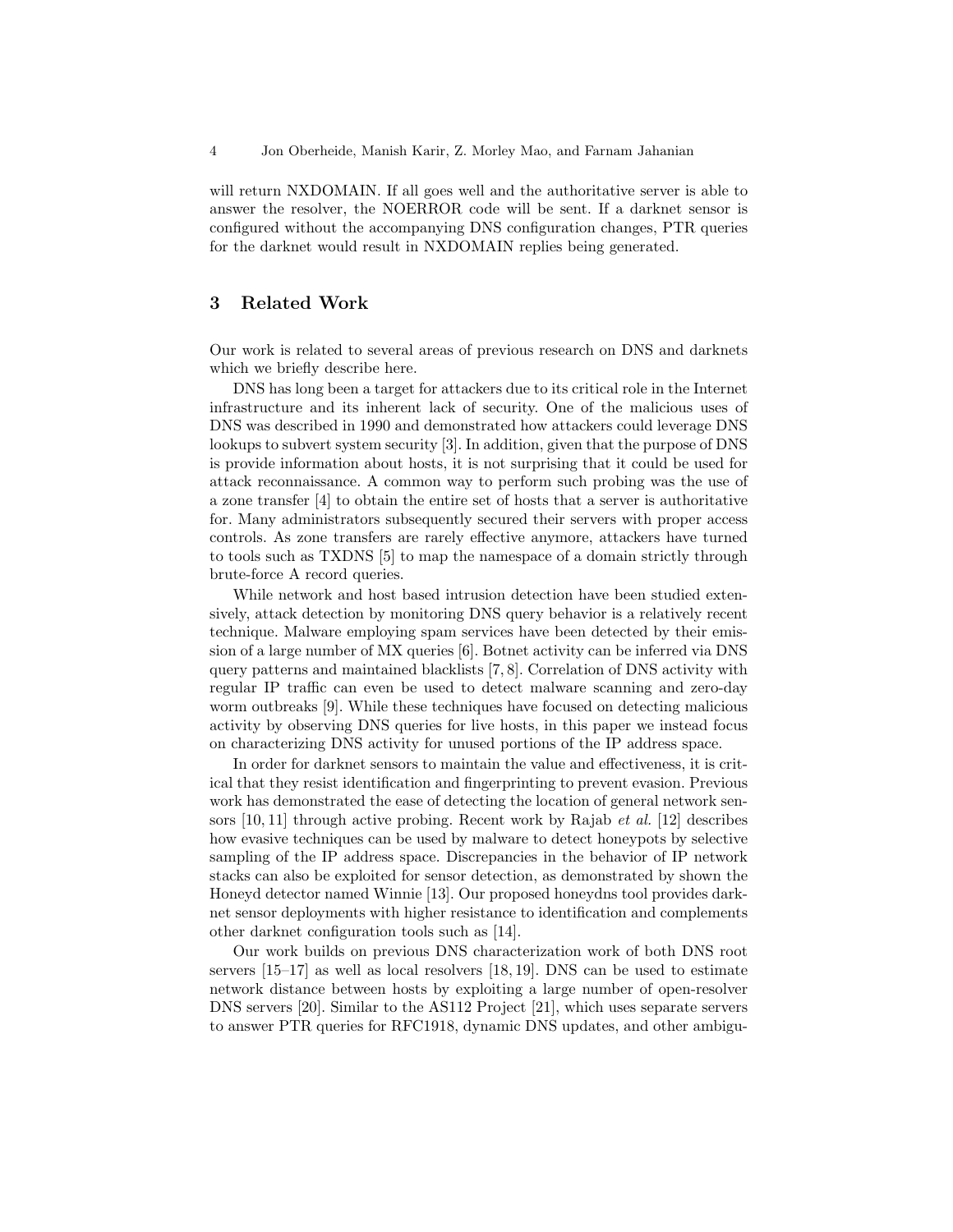ous addresses, our work focuses on measuring DNS behavior in address spaces with no legitimate live hosts.

# 4 Methodology

For our experiments we obtained two class B (/16) darknet address blocks and delegated DNS authority for these subnets to our dark DNS collector. We then proceeded to gather three datasets for our experiments, collecting a week of DNS traffic for each dataset. For the first dataset, we passively recorded all incoming queries to our delegated subnets without any active responses. The goal of this dataset was to obtain an accurate measure of DNS activity for these subnets without any external influence. The second dataset was obtained by repeating the first experiment, but, instead of passively monitoring, we sent replies to the queries with the NXDOMAIN (non-existent domain) error code. NXDOMAIN is the error code generated when no resource record is found for a query. The third dataset was obtained by replying to incoming PTR queries with a valid hostname response. The format used for this hostname was  $host\{a-b-c$  $d$ . merit.edu in response to PTR queries for any IP a.b.c.d within our darknet. The DNS TTL of the responses was set to zero to ensure resolvers would not cache our response. The goal of collecting these three distinct datasets is to examine DNS probe traffic under three common scenarios.

| Response Type                               |      | $A/16   B/16   A/16+B/16  $ Duration |  |
|---------------------------------------------|------|--------------------------------------|--|
| No Response                                 |      | $NR_A NR_B NR\_TOTAL$ 7 days         |  |
| NXDOMAIN Response NX_A NX_B NX_TOTAL 7 days |      |                                      |  |
| Valid Response                              | VR_A | $ VRLTOTAL $ 7 days                  |  |
|                                             |      | $\sqrt{2}$                           |  |

Table 1. The Measurement Datasets

Table 1 shows our three datasets and the terminology we will use to refer to them throughout the rest of the paper. The first dataset where the DNS server sent out no responses to any queries are called NR A and NR B (No Response) respectively for the two /16 darknets A and B. Similarly, the second one where the DNS server responded with NXDOMAIN replies are called NX A and NX B. The third dataset, where we replied with valid responses to PTR queries, is called VR A (Valid Response). Due to an administrative issue, response dataset VR B was not captured. Each of the three datasets represents one week of data collection. We refer to the combined data from both subnets if available as NR\_TOTAL, NX\_TOTAL, and VR\_TOTAL.

During collection periods, our dark DNS sensor archived each incoming query in a SQLite database backend for subsequent analysis. An extensive schema was used to capture various aspects of each DNS query. The information collected includes IP layer details such as the source IP, identification number, and time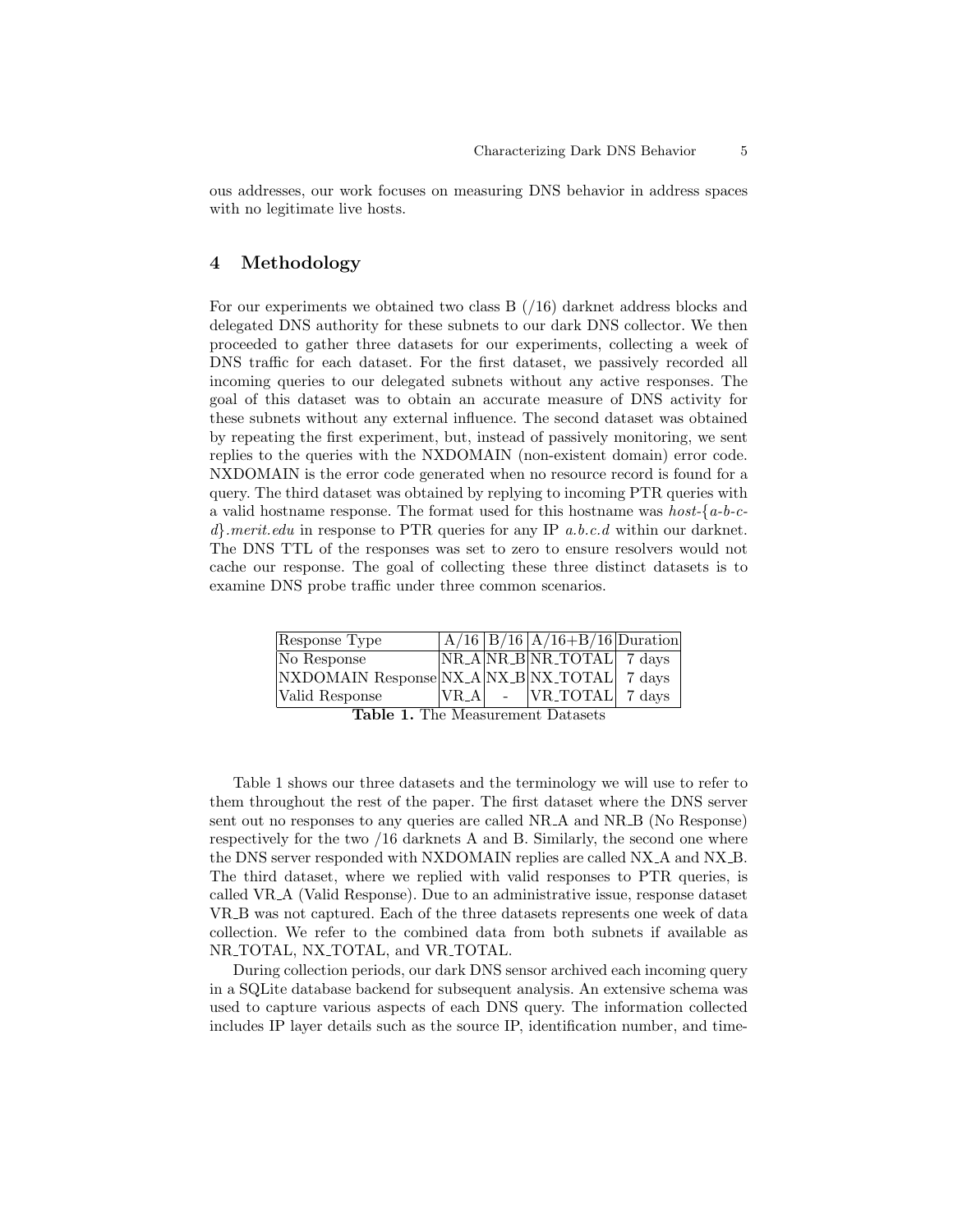to-live (TTL) value, transport layer details such as the source port, and DNS details such as the type, id, and query.

For the second part of our study, we obtained one day of NetFlow data from a regional ISP to help identify the feasibility of using PTR scanning to detect live hosts on the Internet. We extracted only IP addresses from the NetFlow data where the TCP ACK flag was set. This ensures that SYN scanning or spoofing does not influence our results. For each of these addresses we performed a query to determine whether that particular live host had an associated PTR entry.

# 5 Data Analysis

Next, we describe our analysis of the three datasets illustrating the presence of suspicious DNS activities in the monitored darknets. Aside from DNS mapping efforts, there should not be any legitimate DNS traffic for such an unused address space. We postulate that the observed dark DNS activity falls into the following classifications: (1) DNS mapping efforts such as that by Internet Systems Consortium [22], (2) backscatter [23] due to spoofed darknet traffic triggering subsequent DNS queries by monitoring systems, (3) misconfiguration, (4) PTR reconnaissance by malicious entities to identify live hosts for attack targeting.

| Dataset            |       |       |       |        | Queries Unique Sources Unique Targets Avg Query Rate Max Query Rate |
|--------------------|-------|-------|-------|--------|---------------------------------------------------------------------|
| $NR_A$             | 714K  | 11.2K | 64.1K | 353.70 | 5501                                                                |
| $NR$ <sub>-B</sub> | 606K  | 11.8K | 52.2K | 300.34 | 2725                                                                |
| NR_Total           | 1.32M | 17.0K | 116K  | 654.8  | 5553                                                                |
| $\mathbf{NX}\_A$   | 57K   | 8.59K | 28.9K | 27.56  | 552                                                                 |
| $\overline{NX}$    | 58K   | 9.09K | 29.4K | 28.79  | 560                                                                 |
| NX_Total           | 115K  | 13.1K | 58.4K | 57.1   | 825                                                                 |
| VR_A               | 45K   | 7.45K | 24.2K | 22.35  | 321                                                                 |
| VR_B               |       |       |       |        |                                                                     |
| $ VR\_Total $      | 45K   | 7.45K | 24.2K | 22.35  | 321                                                                 |

Table 2. Basic dark DNS query statistics. Query rates are per 5 minute intervals.

Table 2 illustrates the basic statistics of our three datasets. As described earlier, our first dataset is designed to gather the raw queries that are associated with the addresses of our delegated darknets. The second dataset shows the continued query activity despite correct NXDOMAIN responses. By comparing these two datasets we can establish the primary characteristics of dark DNS queries. We observe an order of magnitude more queries for the first dataset, which is due to retries. When a client resolver fails to receive a response for a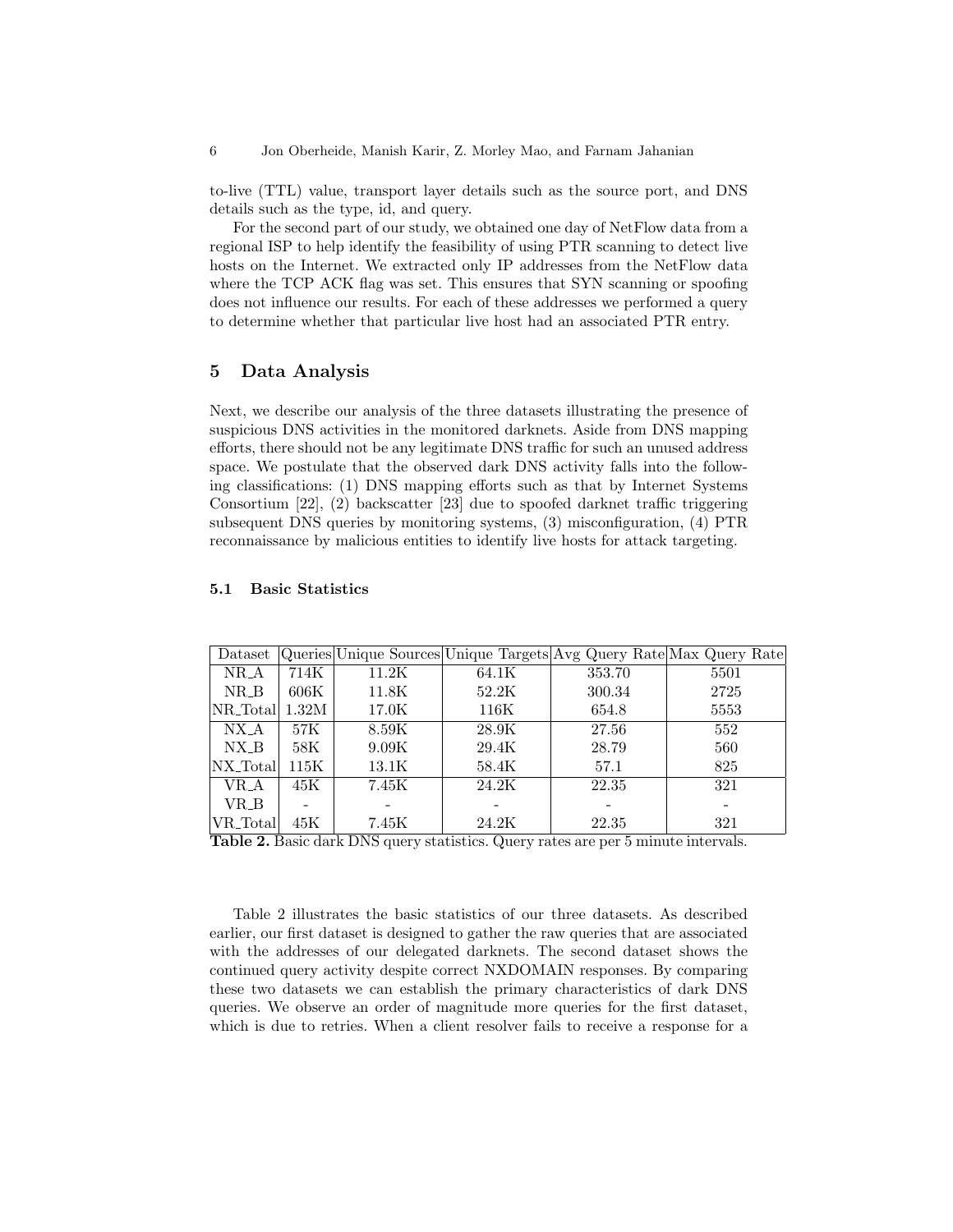| Query Code Query Type Count Percentage |            |        |          |
|----------------------------------------|------------|--------|----------|
|                                        |            | 81     | 0.0704\% |
| 6                                      | SOA        | 683    | 0.5937%  |
| 12                                     | PTR.       | 114214 | 99.2846% |
| 15                                     | МX         |        | 0.0035%  |
| 33                                     | <b>SRV</b> | 32     | 0.0278%  |
| 255                                    | <b>ANY</b> | 23     | 0.0199%  |

Table 3. Query Type Distribution for NX Total

query, it will retry several times after a timeout period. Interestingly, the unique targets probed in the first dataset is more than 88% of all the addresses covered by the two /16s monitored, indicating the PTR scanning behavior is widespread throughout the two address blocks.

For the third dataset, in which our DNS responder replies with host-{a-b-c $d$ }.*merit.edu* in response to PTR queries for any IP a.b.c.d within our darknet, we observe slightly lower query rate compared to the second dataset with NXDO-MAIN responses. We conjecture this is due to resolvers being satisfied with the valid replies instead of NXDOMAIN and therefore discontinuing their scanning activity.

Over the course of our three-week experiment, our darknet DNS sensor received over 1.48 million queries. They originate from more than 8000 IP prefixes and 3900 ASNs. Table 3 shows the distribution of various query type codes observed in the incoming DNS queries for the second dataset. We observed similar distribution for the other two datasets. The vast majority of these as expected are PTR queries though we do observe an occasional A record request and even a few MX queries.

#### 5.2 Query Rate

Figure 1 presents the query rate that is observed via our dark DNS monitor for the  $A/16$  subnet. The figure shows the number of queries received in 30 minute intervals for the NR A, NX A, and VR A datasets during the course of our experiments. It shows a fairly high rate of queries over the one week measurement time period for all three datasets. There are two distinct query levels visible in the data. The lower rate level represents query rates observed in the NX A and VR A datasets. These are significantly lower than the query rates observed in the NR A dataset. The higher rates observed for the NR A dataset are due to retries by resolvers in the absence of any replies.

The average number of queries observed in the NX<sub>-</sub>A and VR<sub>-</sub>A datasets over a 5 minute interval is 27.5 and 22.3 respectively while the query rate for the NR A dataset is an order of magnitude greater at 353.7. The maximum rate observed is also significantly different depending on whether our server actively responds to dark DNS queries.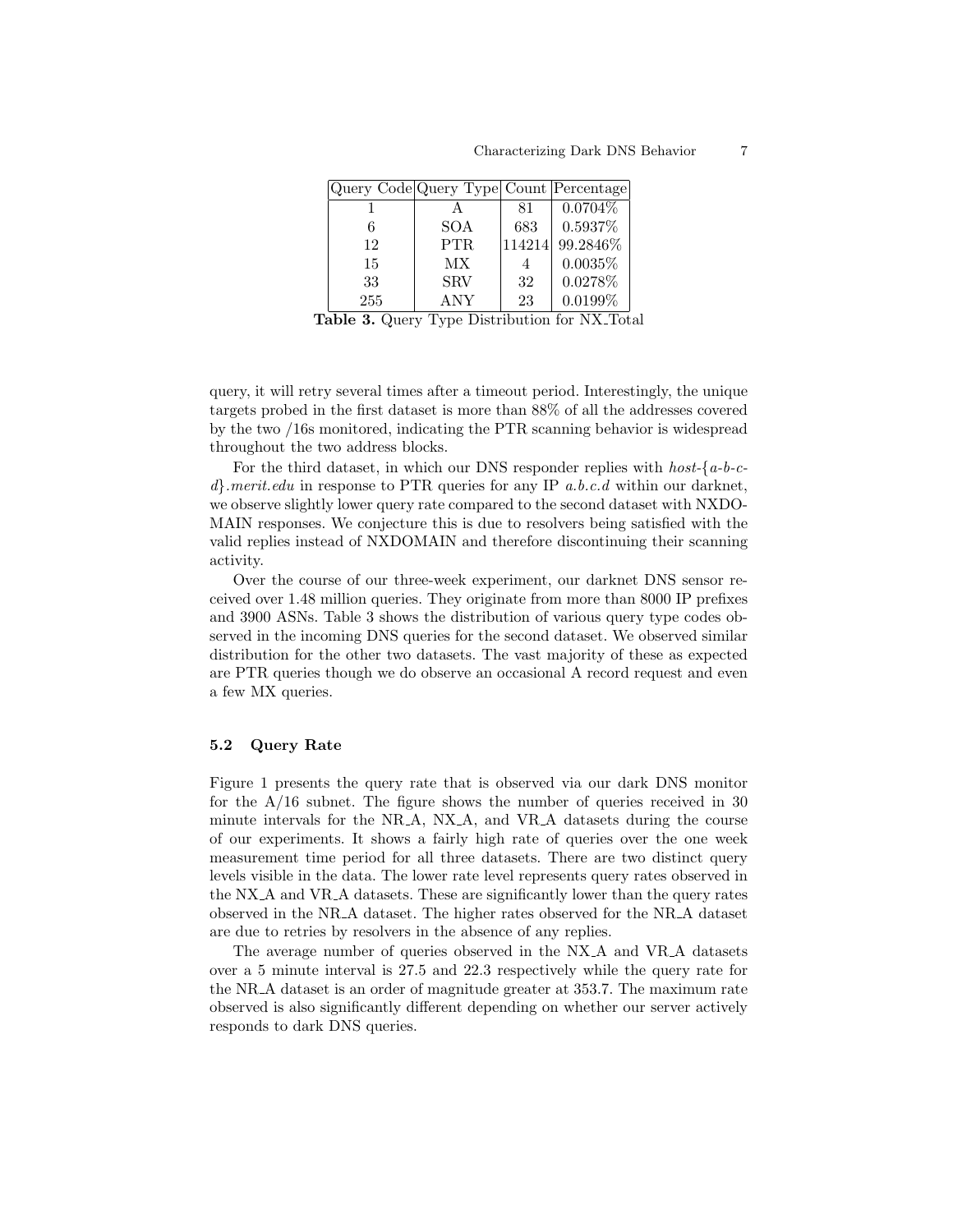

Fig. 1. Number of Queries per 30 Minute Interval - A/16

Figure 1 shows a couple of interesting features as well. The first is the sporadic peaks in the query rate forming an upper band observed in the NX A and VR A datasets. These peaks are roughly a value of 256 above the lower band, or the size of a /24 subnet, caused by a deliberate scan of that subnet. The second interesting feature is the significant reduction in the query rate observed in the NR A dataset around day 4 following a short-lived spike. We will discuss this particular anomaly in greater detail in Section 5.4.

#### 5.3 Query Targets

In order to better understand the nature of dark DNS queries, we analyzed the distribution of IP address that these queries were attempting to resolve. For this analysis we used all three datasets obtained via our collector on the A/16 subnet. For each dataset we computed the number of queries for hosts in each /24 subnet of this address space. A clustering or unusually large number of queries for a particular target address would indicate a bias in query targets.

Figure 2 shows the resulting graph from our analysis. The x-axis represents each /24 subnet of our monitored /16 and the y-axis depicts the number of queries. As we previously observed in Figure 1 of the query rate, the query distribution for the the VR A and NX A datasets also exhibits a lower band and a more sparsely populated upper band. Again, the upper band is roughly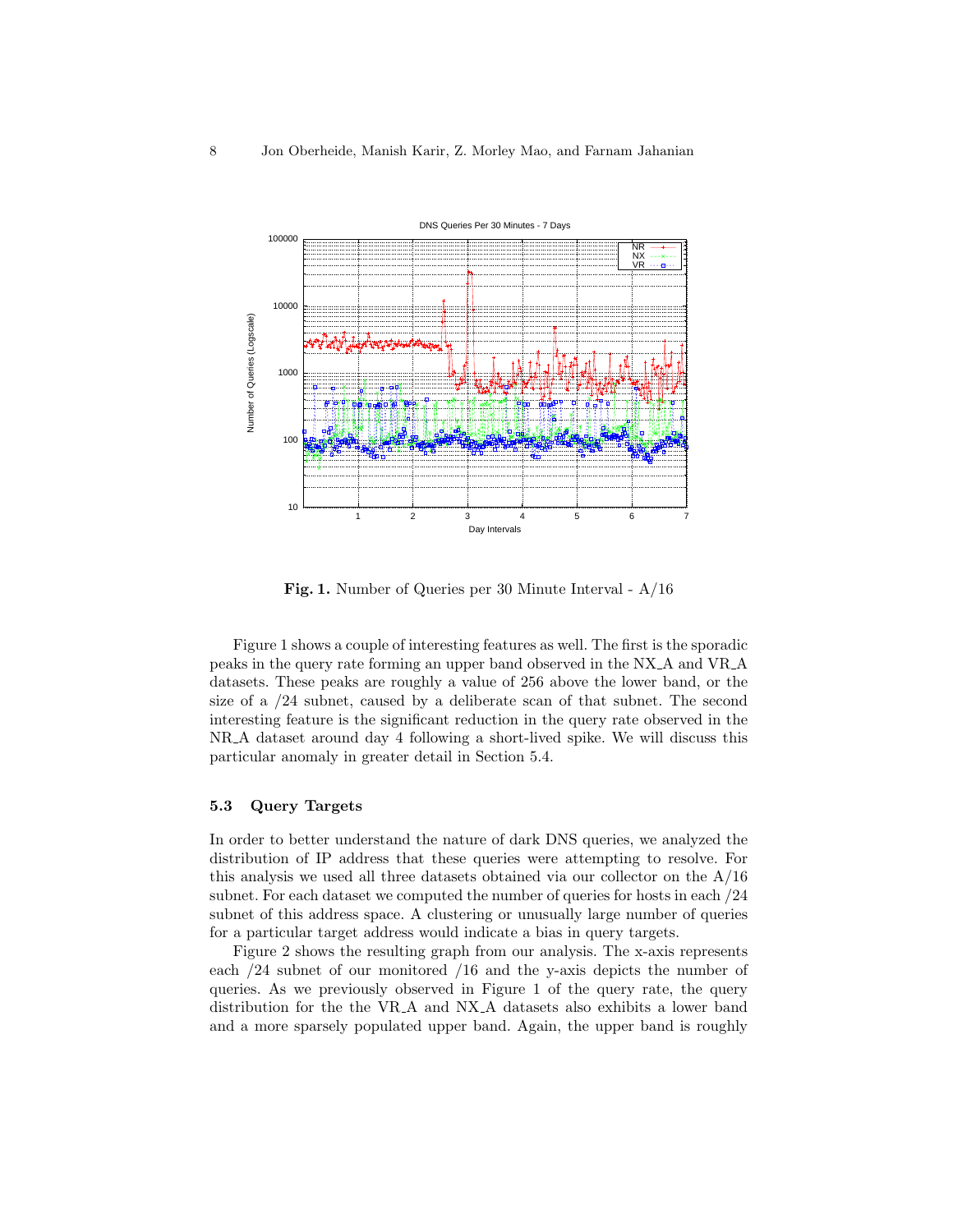

Fig. 2. Query Target IP Address Distribution - A/16

256 queries above the lower band, representing a deliberate scan of a particular /24 subnet. We will delve deeper in the cause of these swift scan attempts in Section 5.4.

#### 5.4 Query Sources

One of the most intriguing characteristics of the dark DNS data is the source from which the queries originate. In this section, we discuss and illustrate important aspects of the origins of these dark DNS queries.

Top Talkers Table 4 lists the 10 largest contributors to our dark DNS data measurements. These measurements are based on the NX TOTAL dataset. The most interesting feature of this data is that a single source IP is responsible for nearly 30% of the queries. This particular host appears to be participating in a large scale DNS mapping, which we will discuss in further detail in Section 5.4.

Source Distribution The left side of Figure 3 shows the number of unique source IP addresses we observed in the NX TOTAL dataset over time. As the figure is of linear shape, indicating that over time we are continuing to receive queries from more unique sources that have not queried us before instead of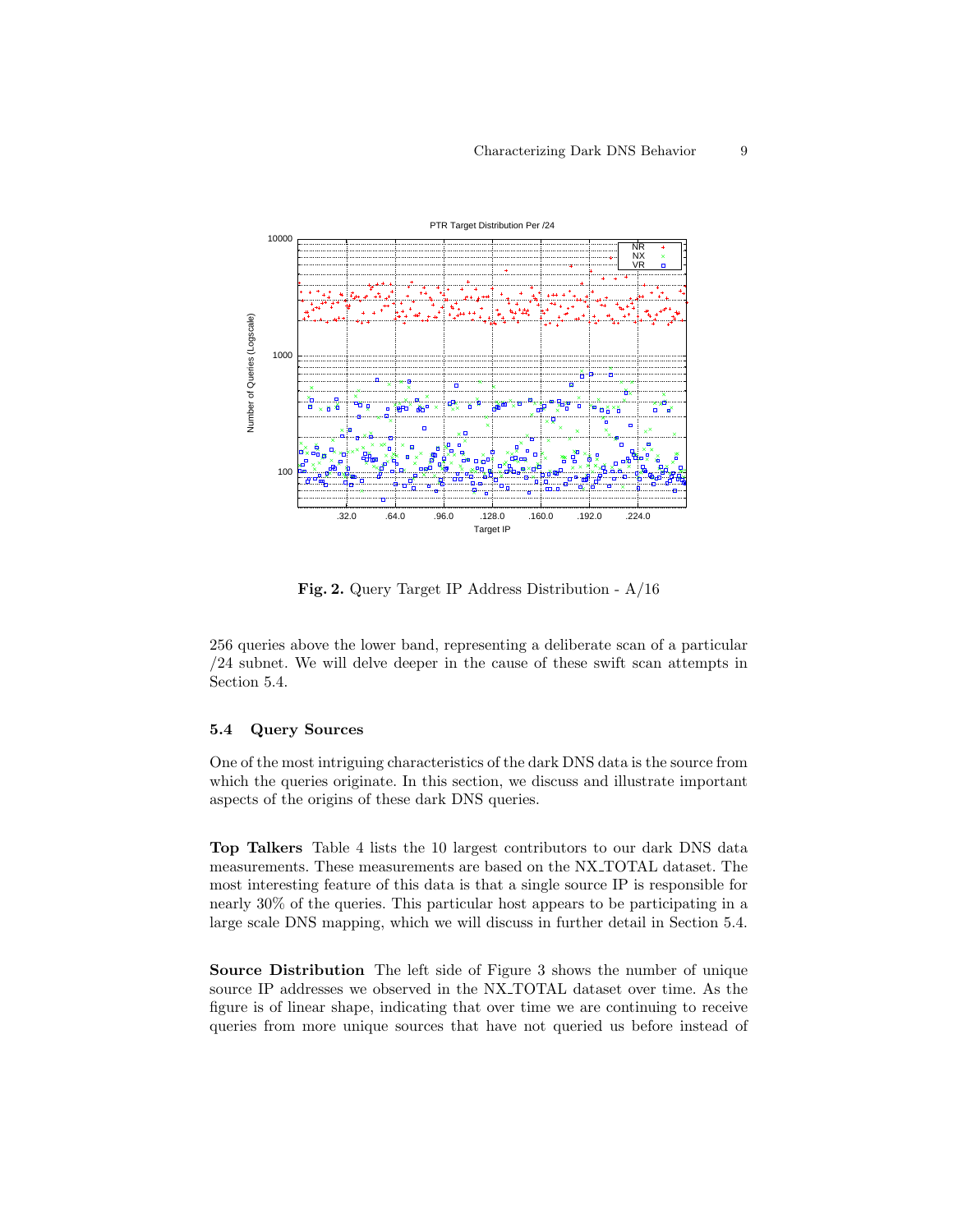|    | Rank Source IP | Percentage |
|----|----------------|------------|
| 1  | 69.15.35.X     | 29.0315%   |
| 2  | 156.45.232.X   | 1.2431\%   |
| 3  | 24.93.41.X     | $0.5537\%$ |
| 4  | 65.24.7.X      | 0.4198%    |
| 5  | 200.169.8.X    | 0.4172%    |
| 6  | 24.92.226.X    | $0.4085\%$ |
| 7  | 212.27.54.X    | $0.3833\%$ |
| 8  | 212.27.54.X    | $0.3712\%$ |
| 9  | 24.25.5.X      | 0.3694%    |
| 10 | 216.219.254.X  | $0.3659\%$ |

Table 4. Top 10 Sources by Percentage of Total Queries

repeated queries from the same set of hosts. This indicates that it is infeasible to block such traffic from the network via simple ACLs. However, as this figure does not show a completely straight line, given fairly constant query rate over each day, we can conclude that a very small fraction of the total sources are in fact continuing to send queries to our dark DNS collectors over time.

The right side of Figure 3 shows the percentage of sources as a function of the percentage of total queries. The figure shows a sharp initial increase indicating that a small percentage of the sources are contributing to a large percentage of queries in our NX TOTAL dataset. The increasing width of the boxes indicate that an increasingly greater percentage of unique sources is needed to account for each additional 5% of the total queries.



Fig. 3. Source IP distribution: growth over time, query contribution.

Autonomous Systems While there are a number of sources sending PTR queries to our dark DNS sensor, it is helpful to get a high-level view of the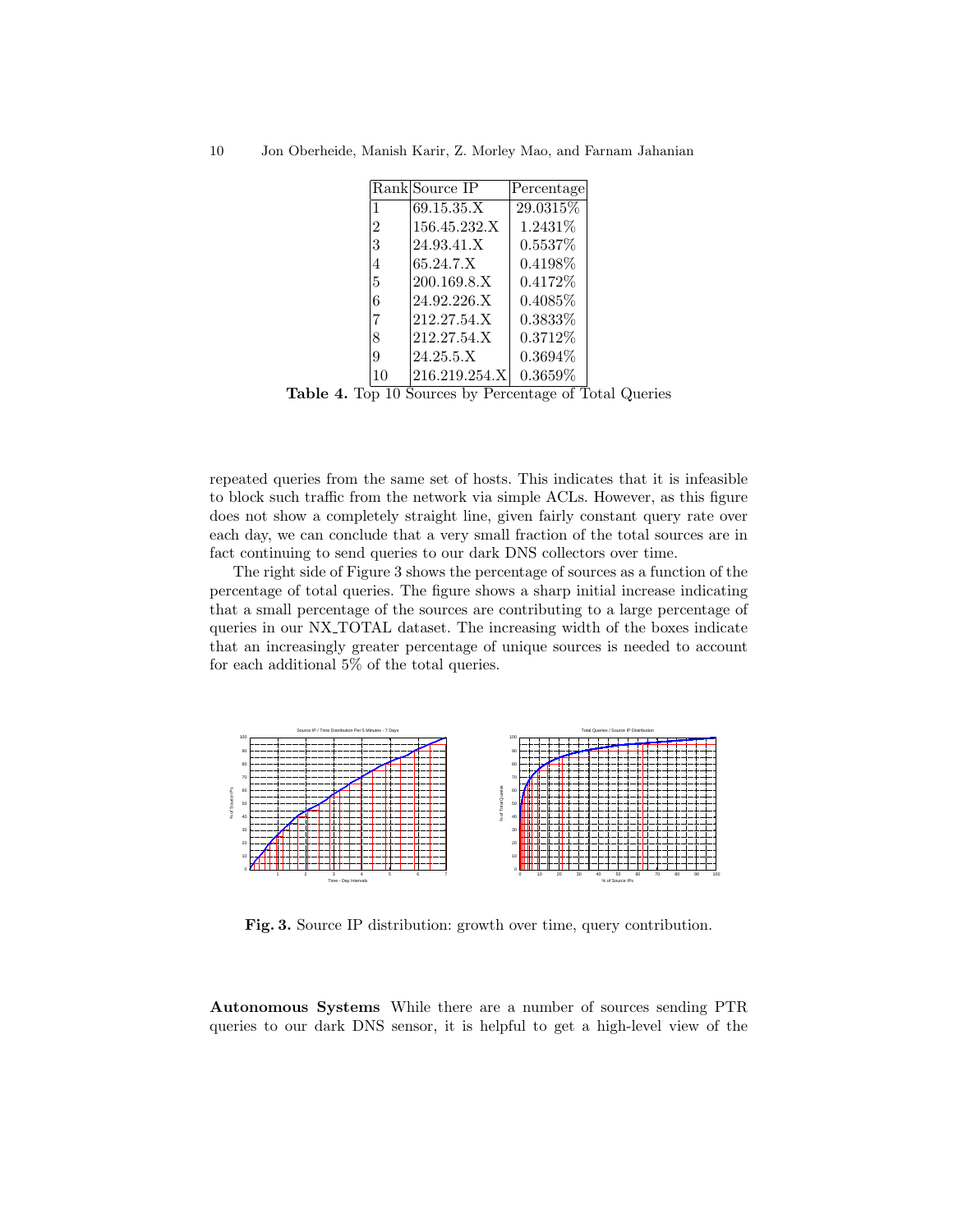#### Characterizing Dark DNS Behavior 11

|                | $\overline{\text{Rank} \text{Query Count }(\% \text{ of total})}$ | ASN     | Name                                   |
|----------------|-------------------------------------------------------------------|---------|----------------------------------------|
|                | 33407 (29%)                                                       |         | AS17184 ATL-CBEYOND COMMUNICATIONS     |
| $\overline{2}$ | 4678 (4%)                                                         | AS7132  | SBIS-AS - SBC Internet Service         |
| 3              | 4140 (4%)                                                         | AS12322 | PROXAD AS for Proxad/Free ISP          |
| 4              | 2302 (2%)                                                         | AS3320  | DTAG Deutsche Telekom AG               |
| 5              | 1438 (1%)                                                         | AS22773 | CCINET-2 - Cox Communications          |
| 6              | 1430 (1%)                                                         | AS20170 | MARITZFENTONMO - Maritz Inc.           |
| 7              | 1277 (1%)                                                         | AS19262 | VZGNI-TRANSIT - Verizon Internt        |
| 8              | 903 $(1\%)$                                                       | AS3215  | AS3215 France Telecom - Orange         |
| 9              | 890 (1%)                                                          | AS3269  | ASN-IBSNAZ TELECOM ITALIA              |
| 10             | 861 (1%)                                                          |         | AS3352 TELEFONICA-DATA-ESPANA Internet |

Table 5. Top 10 Contributing Autonomous Systems by Query Volume

organizations that these IPs belong to. In Tables 5 and 6, we have ranked the top contributing organizations with their Autonomous System Number (ASN). Table 5 ranks by the total number of queries received from source IPs owned by the AS, while Table 6 ranks by the unique number of source IPs. Most of these networks are well known ISPs offering DSL and Cable modem services, along with several large ISPs such as Qwest, Deutsche Telekom, and France Telecom. The top query volume contributor CBEYOND accounts for more than 29% of all queries, indicating highly non-uniform source distribution of dark DNS traffic. The distribution for unique source IPs contributed by each ASN is less skewed with SBC accounting for more than 4.5% of all sources observed. Also, it is noteworthy that both SBC and Deutsche Telekom appear as the top 10 contributing ASNs by query rate as well as by unique sources.

|                | Rank Unique Sources (% of total) | ASN     | Name                                       |
|----------------|----------------------------------|---------|--------------------------------------------|
|                | 594 (4.5%)                       | AS7132  | SBIS-AS - SBC Internet Service             |
| $\mathfrak{D}$ | 268 $(2.0\%)$                    | AS3320  | DTAG Deutsche Telekom AG                   |
| 3              | 214 $(1.6\%)$                    |         | AS7018 ATT-INTERNET4 - AT&T WorldNet       |
| $\overline{4}$ | $204(1.5\%)$                     |         | AS6128   CABLE-NET-1 - Cablevision Systems |
| 5              | $202(1.5\%)$                     | AS4230  | Embratel Brazil                            |
| 6              | 194 (1.4%)                       |         | AS5617   TPNET Polish Telecom commerce     |
|                | 192 $(1.4\%)$                    | AS209   | ASN-QWEST - Qwest                          |
| 8              | 190 $(1.4\%)$                    | AS5089  | NTL NTL Group Limited                      |
| 9              | 174 (1.3%)                       | AS21844 | THEPLANET-AS - THE PLANET                  |
| 10             | 164 $(1.2\%)$                    | AS577   | BACOM - Bell Canada                        |
| - - -          |                                  |         | $\sim$                                     |

Table 6. Top 10 Contributing Autonomous Systems by Number of Unique Sources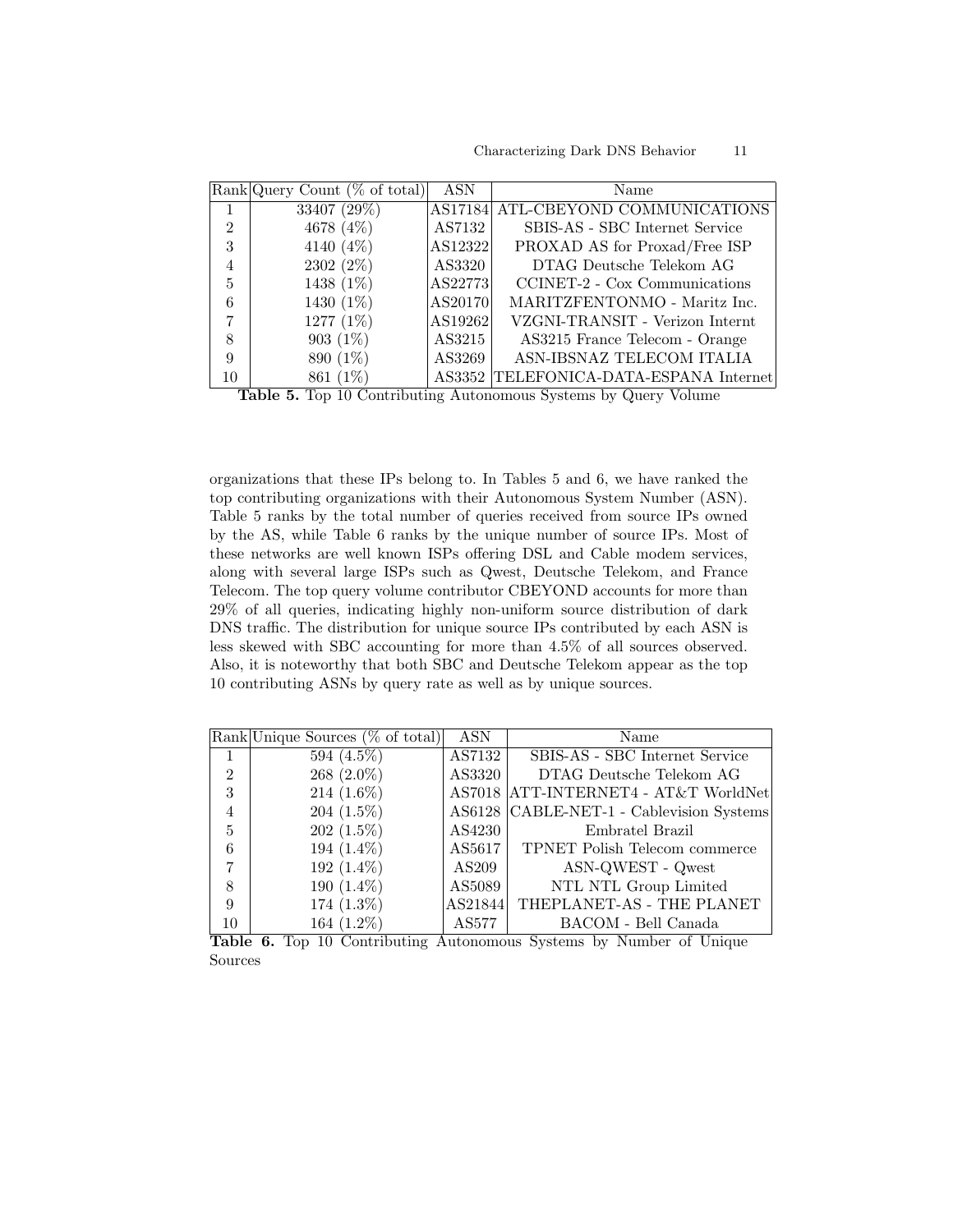12 Jon Oberheide, Manish Karir, Z. Morley Mao, and Farnam Jahanian

Operating Systems Figure 4 shows the distribution of IP header TTL values from the PTR queries. The three distinct clusters signify the three classes of initial TTL values: 64, 128, and 255. As these initial TTL values result from network stack characteristics of different operating systems, we can estimate the operating system distribution of the source IPs. Linux/BSD systems set the initial TTL to 64, Windows systems set it to 128, and Solaris systems set it to 255. Table 7 summarizes the OS distribution percentages observed by our dark DNS collector.

| Operating System Initial TTL Unique Sources Percentage |     |       |        |
|--------------------------------------------------------|-----|-------|--------|
| Linux/BSD                                              | 64  | 10480 | 72.93% |
| Windows                                                | 128 | 1043  | 7.26%  |
| Solaris/Other                                          | 255 | 2846  | 19.81% |
|                                                        |     |       |        |

Table 7. Query source OS distribution based on TTL

The vast majority of the resolvers appear to be Linux/BSD based systems, followed by a modest percentage that may be Solaris based, and finally a small percentage of Windows based resolvers. This in contrast with the resolver OS percentages reported in a previous study [17] where, of all the sources querying the F-root server, 49% were reported to be Linux/BSD based and almost 40% were reported to be Windows based. It is clear the queries of dark DNS are not consistent with the behavior expected of a normal DNS system. It is important to note that the origins of such queries are not necessarily end hosts, but also resolvers querying on behalf of the end hosts via recursive DNS queries.

Akamai Mapping Akamai is a company that provides a distributed content delivery network (CDN) to accelerate and cache web content. Their platform depends on the ability to determine network locality and distance between hosts. During our experimentation, we noticed that the majority of the top queriers were from hosts deployed by Akamai. These hosts were verified as belonging to Akamai via hostname, Internet routing registries, and SSH banner strings. We hypothesize that Akamai is using PTR querying to supplement their network locality algorithms is partially confirmed by the DNS-based distance estimation techniques described in previous work [20].

We also determined that 11 distinct Akamai-deployed hosts are responsible for the anomalous spike in the query rate in Figure 1 of Section 5.2. Around day 3 of our NR<sub>-</sub>A dataset, we observed an order-of-magnitude increase which was abruptly followed by an overall decrease in the query rate. By separating out the 11 Akamai hosts from the rest of the source hosts, we are able to more effectively highlight this anomalous behavior.

As shown in Figure 5, the query rate for the Akamai hosts is steady for the first couple days, then drops off briefly, then skyrockets up to 12000 queries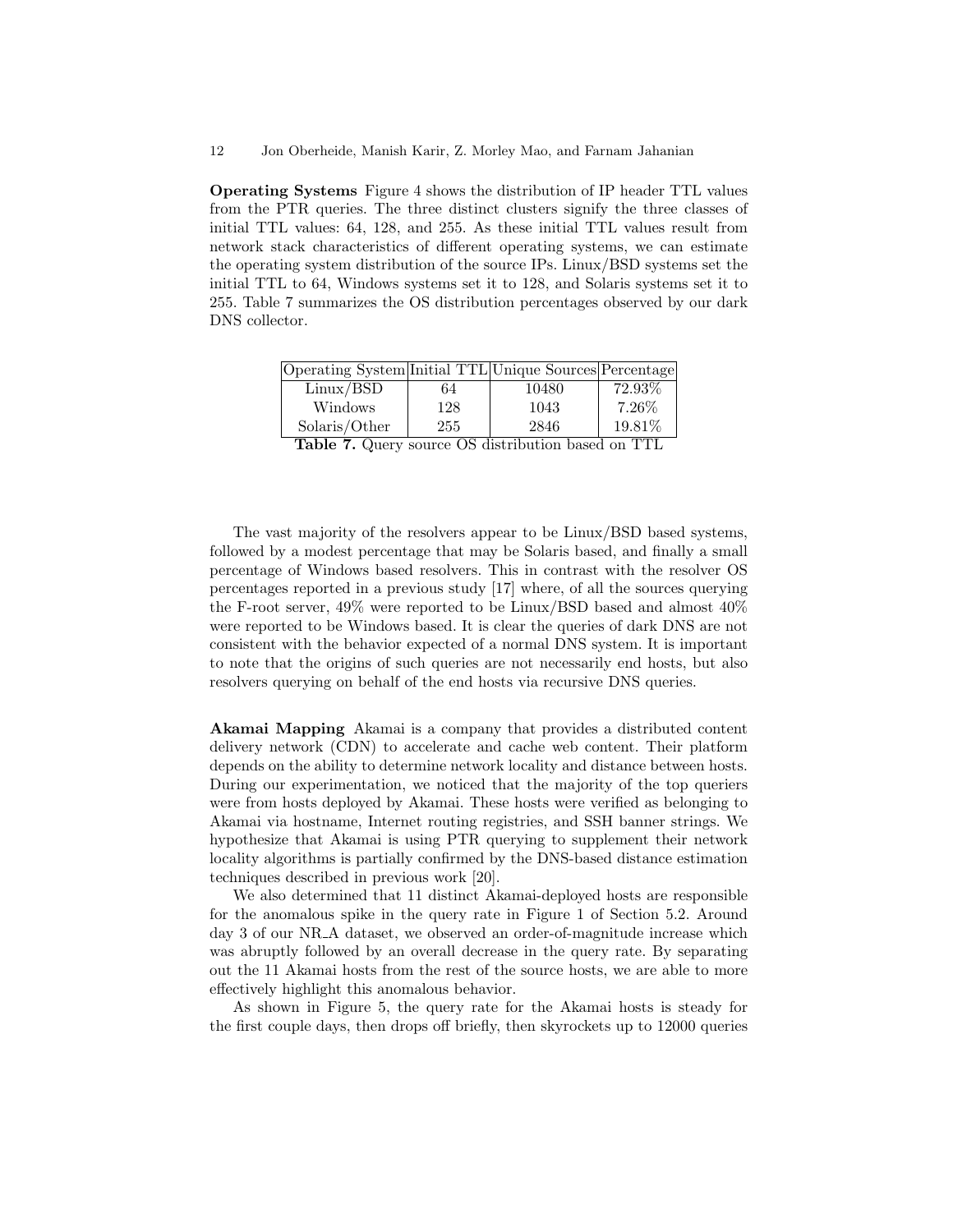

Fig. 4. TTL Distribution in PTR query packets

per 30 minutes, then drops off again and is not observed at all for the rest of the dataset collection. Whether this sequence of events represents a potential issue with Akamai's deployments is unknown. More importantly, separating this anomaly from the rest of our dataset demonstrates the relative consistency that all other hosts exhibit in their query rate.

Digital Element Mapping In addition to Akamai, another company named Digital Element is participating in extensive mapping of the dark address space by utilizing PTR queries. As Digital Element is in the business of providing content localization and geographically targeted advertising, it is not surprising that they would use similar techniques as Akamai to determine network distance and locality derived from DNS. Unlike Akamai's mapping efforts which originate from multiple, disperse hosts, Digital Element employs a single host which is responsible for almost 30% of the observed dark DNS activity. The use of a single host allows a simple ACL to be deployed for administrators who may desire to drop all probe traffic originating from Digital Element's system.

### 6 Discussion

Detailed analysis in the previous section demonstrates significant DNS activities for dark address space, originating from diverse operating systems and a large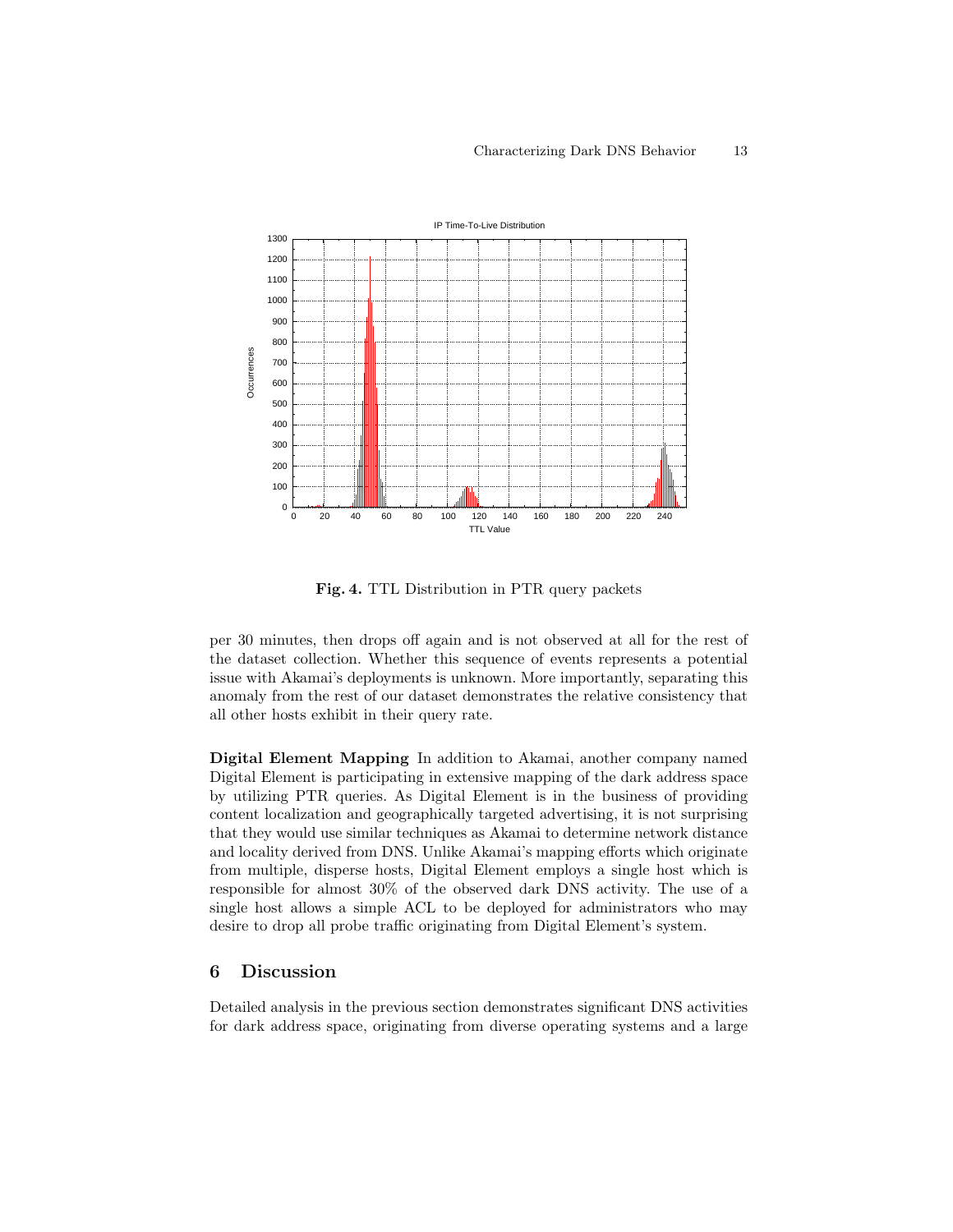

Fig. 5. Query rate distinguishing Akamai hosts from others.

number of networks, but with a small number of hosts or networks contributing to a large percentage of queries. This data provides preliminary evidence of potentially malicious darknet DNS activities, given the presence of scanning activities and slightly lower query rate for valid response compared to the no domain response. In this section, we discuss the implications of PTR reconnaissance, verify the assumption that most live hosts have valid PTR records, and propose a solution to prevent sensor evasion using PTR reconnaissance.

### 6.1 PTR Reconnaissance

The PTR query type, as previously discussed, is used to perform the mapping from an IP address to a hostname. Given an address range selected for attack, an attacker can send a PTR query for each address in the range and note the result. Operating under the assumption that IP addresses with associated PTR records are usually live hosts with potentially exploitable services, an attacker can easily determine whether certain hosts or subnets are worthy of attention. Therefore, if an attacker sees a valid PTR response with an associated hostname, he can continue to attack that target with an increased level of confidence. Otherwise, he can move on to potentially more valuable targets. It is important to note that these PTR queries will not be seen by the sensors monitoring the traffic of the dark address space, but instead by the DNS server authoritative for that address space.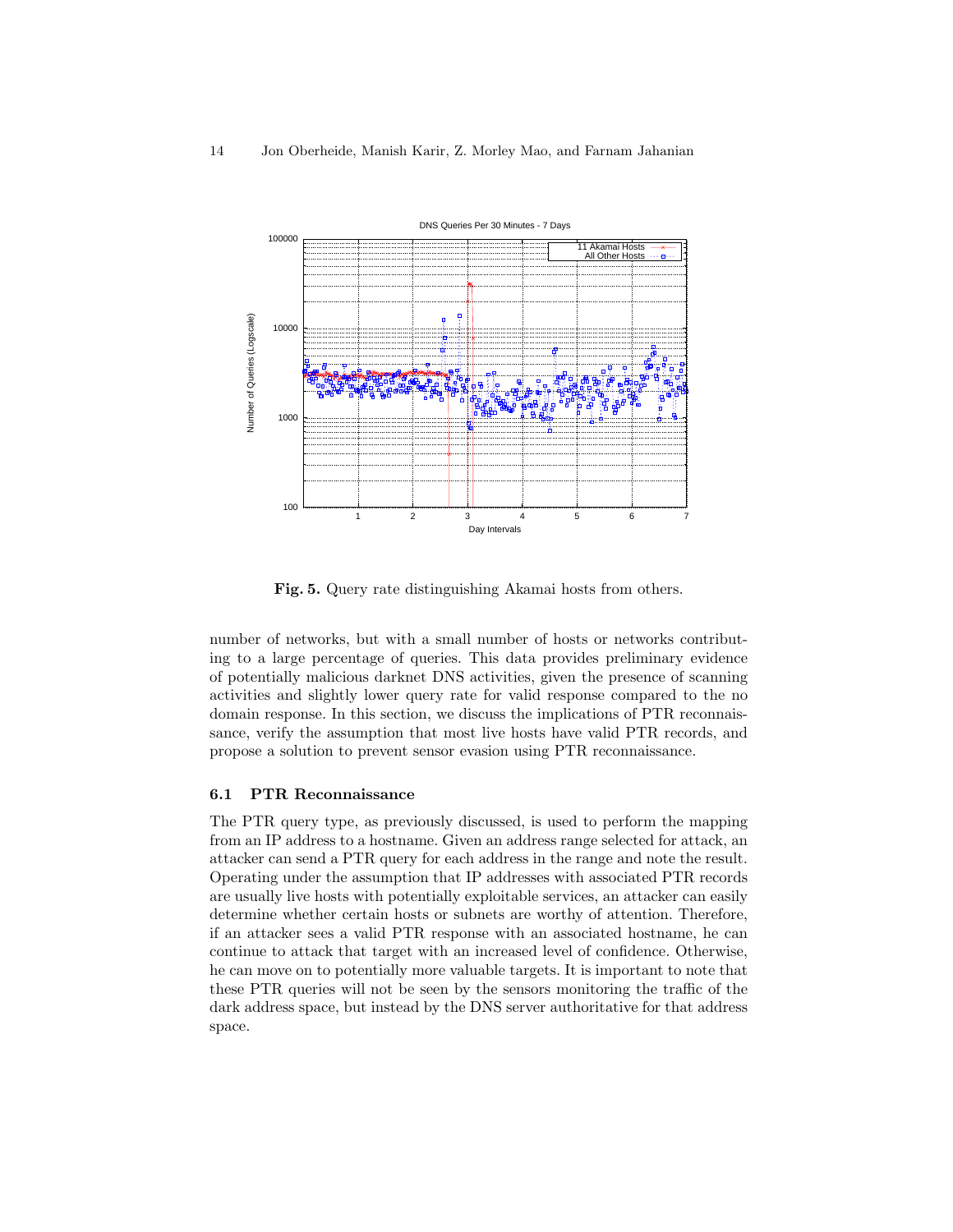More importantly, an attacker can mask his identity and source IP address while performing this reconnaissance. The DNS infrastructure and its resolvers offer functionality known as recursive querying. If a client requests a recursive query from a resolver with recursive query enabled, that resolver will perform all the necessary communication on behalf of that client and simply return the final result. The other DNS servers involved in the query will have no way of knowing the attacker's true identity as they will only be communicating with the resolver the attacker has chosen. An attacker may choose resolvers located at his local ISP or, for more anonymity, one of the many open resolvers around the Internet that accept recursive queries.

#### 6.2 Validating Usefulness of PTR Reconnaissance

To verify our assumption that most live hosts have associated PTR records and monitored unused address space does not, we performed several measurements.

First, we wanted to determine the distribution of live hosts with PTR records. We obtained 24 hours worth of NetFlow data (of size 268MB compressed) from a large regional provider, containing TCP conversations involving a total of 1,234,842 unique IP addresses. By performing a PTR query on each of these IP addresses, we received a total of 980,835 valid responses, indicating 79.43% of the hosts have associated PTR records. This high percentage confirms our assumption and affirms the effectiveness of PTR reconnaissance.

In addition, given that home users on broadband connections are more frequently targeted by malicious activity, PTR scanning techniques would even more successful against as most ISPs assign PTR records for their addresses. Table 8 shows the PTR record format template for a number of major broadband ISPs obtained from our probes.

We were also able to use PTR reconnaissance to successfully evade several large-scale, distributed systems that monitor dark address space for malicious activity. We actively probed one of these systems, which consists of sensors installed at numerous ISPs around the world monitoring over 17 million routable IP addresses. Of all the various deployments of this sensor network, only a single class C subnet (256 addresses) was configured with reverse DNS and responded to our PTR queries. Utilizing PTR reconnaissance, an attacker would successfully evade 99.9985% of that sensor's darknet monitoring.

#### 6.3 Honeydns to Combat PTR Reconnaissance

In order to subvert the effectiveness of sensor evasion via PTR reconnaissance, a countermeasure must be deployed. The underlying approach is straightforward: a valid DNS reply must be generated when an attacker performs a PTR query for a sensor address.

Sending responses for an attacker's PTR query requires DNS authority for the targeted address space. Fortunately, as many network sensors have already been delegated permission to monitor dark IP address space, the additional requirement of gaining DNS delegation is not usually a significant technical nor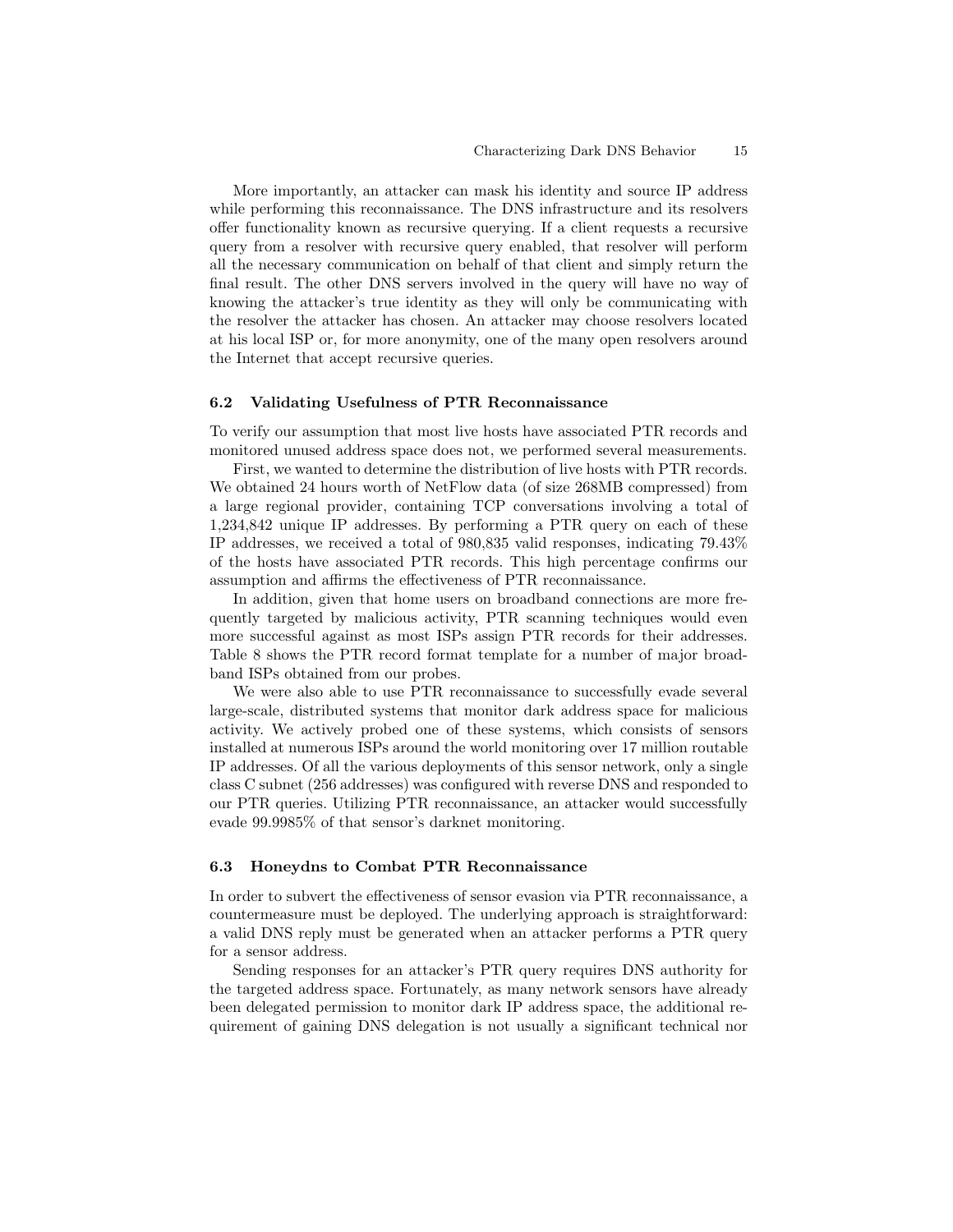|  | 16 | Jon Oberheide, Manish Karir, Z. Morley Mao, and Farnam Jahanian |  |  |  |  |  |
|--|----|-----------------------------------------------------------------|--|--|--|--|--|
|--|----|-----------------------------------------------------------------|--|--|--|--|--|

| Organization | <b>PTR</b> Format                                                |
|--------------|------------------------------------------------------------------|
| AT&T         | {ID.detroit-ID-ID}.mi.dial-access.att.net                        |
| Belgacom     | {A.B-C-D}.adsl-dyn.isp.belgacom.be                               |
| Bellsouth    | host-{A-B-C-D}.bhm.bellsouth.net                                 |
| Blueyonder   | adsl-{A-B-C-D}.blueyonder.co.uk                                  |
| Charter      | {A-B-C-D}.dhcp.bycy.mi.charter.com                               |
| Comcast      | c-{A-B-C-D}.hsd1.ma.comcast.net                                  |
| Earthlink    | $user - \{ ID \}$ .cable.earthlink.net                           |
| Qwest        | ${A-B-C-D}.albq. qwest.net$                                      |
| Roadrunner   | cpe-{A-B-C-D}.carolina.res.rr.com                                |
| Rogers       | {ID-ID}.cpe.net.cable.rogers.com                                 |
| SBC Yahoo    | adsl-{A-B-C-D}.dsl.rcsntx.sbcglobal.net                          |
| Shawcable    | $\{ID\}$ .vs.shawcable.net                                       |
| Speakeasy    | $ds$ <sup>{</sup> $A-B-C$ }.sea1.ds <sup>{</sup> .speakeasy.net} |
| Telus        | $d{A-B-C-D}.$ bchsia.telus.net                                   |
| Tiscali      | ${A-B-C-D}.$ dsl.ip.tiscali.nl                                   |
| Verizon      | pool-{A-B-C-D} esr east verizon net                              |
| XО           | ${A.B.C.D}.ptr.us.xo.ne$                                         |

Table 8. Common PTR record formats (anonymized)

administrative burden. Once DNS authority has been delegated, it becomes possible to reply to an attacker's PTR query with an arbitrary hostname that appears reasonable for a live host.

While such responses can be provided by existing DNS software packages, it is desirable to deploy a solution that decreases deployment complexity and increases functionality and flexibility. DNS servers such as BIND can be cumbersome to configure and deploy as an authoritative server, especially when only a small subset of DNS functionality is required. In addition, many sensor deployments employ sampling and dynamic topologies which require a flexible framework that static configuration files cannot provide.

We kept these design goals in mind when implementing *honeydns*, a simple yet flexible daemon providing PTR response functionality. Honeydns is written in Python and contains less than 200 lines of code. By providing a flexible response framework, honeydns complements the needs of any low-interaction honeypot deployment. Honeydns also provides passive monitoring capabilities to detect and alert an operator when a malicious attacker is employing PTR reconnaissance techniques.

# 7 Conclusion

Our work is the first detailed study to characterize DNS queries of darknet address space, known as dark DNS. We observe a significant amount of DNS activity to these darknets which are likely due to DNS mapping  $(e.g., by)$  Aka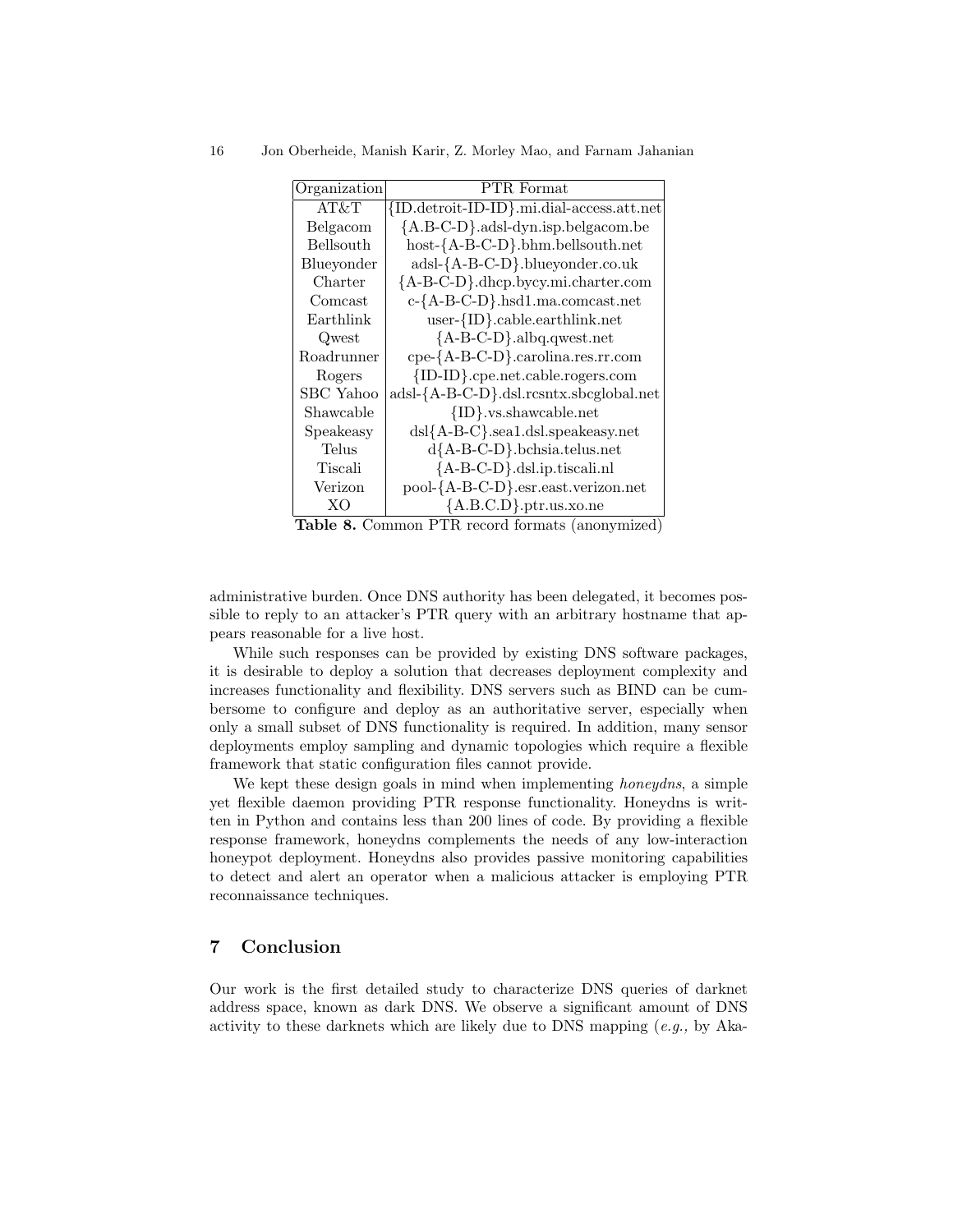mai), backscatter queries, misconfiguration, and PTR reconnaissance by attackers. Our work is the first to emphasize the importance of properly configuring DNS authority for darknet address space to reduce the threat of sensor evasion by sophisticated malware. Towards this goal, we develop a lightweight tool called honeydns to provide flexible PTR response functionality in addition to passive DNS anomaly detection capability. As future work, we plan to explore further relationships between malicious attack traffic and observed dark DNS activity.

### References

- 1. P. Mockapetris. RFC 1034: Domain names: concepts and facilities. ftp://ftp.internic.net/rfc/rfc1034.txt, November 1987.
- 2. P. Mockapetris. RFC 1035: Domain names: implementation and specification. ftp://ftp.internic.net/rfc/rfc1035.txt, November 1987.
- 3. S. Bellovin. Using the domain name system for system break-ins. Proceedings of the 5th USENIX UNIX Security Symposium, 1995.
- 4. R. Samwalla, R. Sharma, and S. Keshav. Discovering Internet Topology. Unpublished manuscript.
- 5. A. Silveira. TXDNS: an aggressive multithreaded DNS digger. http://www.txdns.net/.
- 6. K. Ishibashi, T. Toyono, K. Toyama, and M. Ishino. Detecting mass-mailing worm infected hosts by mining DNS traffic data. Proceedings of the Special Interest Group on Data Communications (SIGCOMM), 2005.
- 7. J. Kristoff. Botnets, detection and mitigation: DNS-based techniques. NU Security Day, 2005.
- 8. Antoine Schonewille and Dirk-Jan van Helmond. The Domain Name Service as an IDS: How DNS can be used for detecting and monitoring badware in a network. http://staff.science.uva.nl/~delaat/snb-2005-2006/p12/report. pdf, February 2006.
- 9. D. Whyte, E. Kranakis, and P. Van Oorschot. DNS-based Detection of Scanning Worms in an Enterprise Network. Proceedings of the Network and Distributed Systems Symposium (NDSS), 2005.
- 10. John Bethencourt, Jason Franklin, and Mary Vernon. Mapping Internet Sensors with Probe Response Attacks. In Proceedings of Usenix Security Symposium, 2005.
- 11. Yoichi Shinoda, Ko Ikai, and Motomu Itoh. Vulnerabilities of Passive Internet Threat Monitors. In Proceedings of Usenix Security Symposium, 2005.
- 12. M. Rajab, F. Monrose, and A. Terzis. Fast and Evasive Attacks: Highlighting the Challenges Ahead. Proceedings of the 9th International Symposium on Recent Advances in Intrusion Detection (RAID), September 2006.
- 13. Jon Oberheide and Manish Karir. Honeyd Detection via Packet Fragmentation. Technical report, Merit Networks Inc, 2006.
- 14. Sushant Sinha, Michael Bailey, and Farnam Jahanian. Shedding Light on the Configuration of Dark Addresses . In Proceedings of NDSS, 2007.
- 15. Nevil Brownlee. DNS Root/gTLD Performance Measurements. IETF Meeting: http://www.caida.org/publications/presentations/ietf0112/, 2001.
- 16. Evi Nemeth. DNS Damage Measurements at a Root Server. IETF Meeting: http://www.caida.org/publications/presentations/ietf0112/, 2001.
- 17. D. Wessels and M. Fomenkov. Wow, That's a Lot of Packets. Proceedings of Passive and Active Measurement Workshop, September 2003.